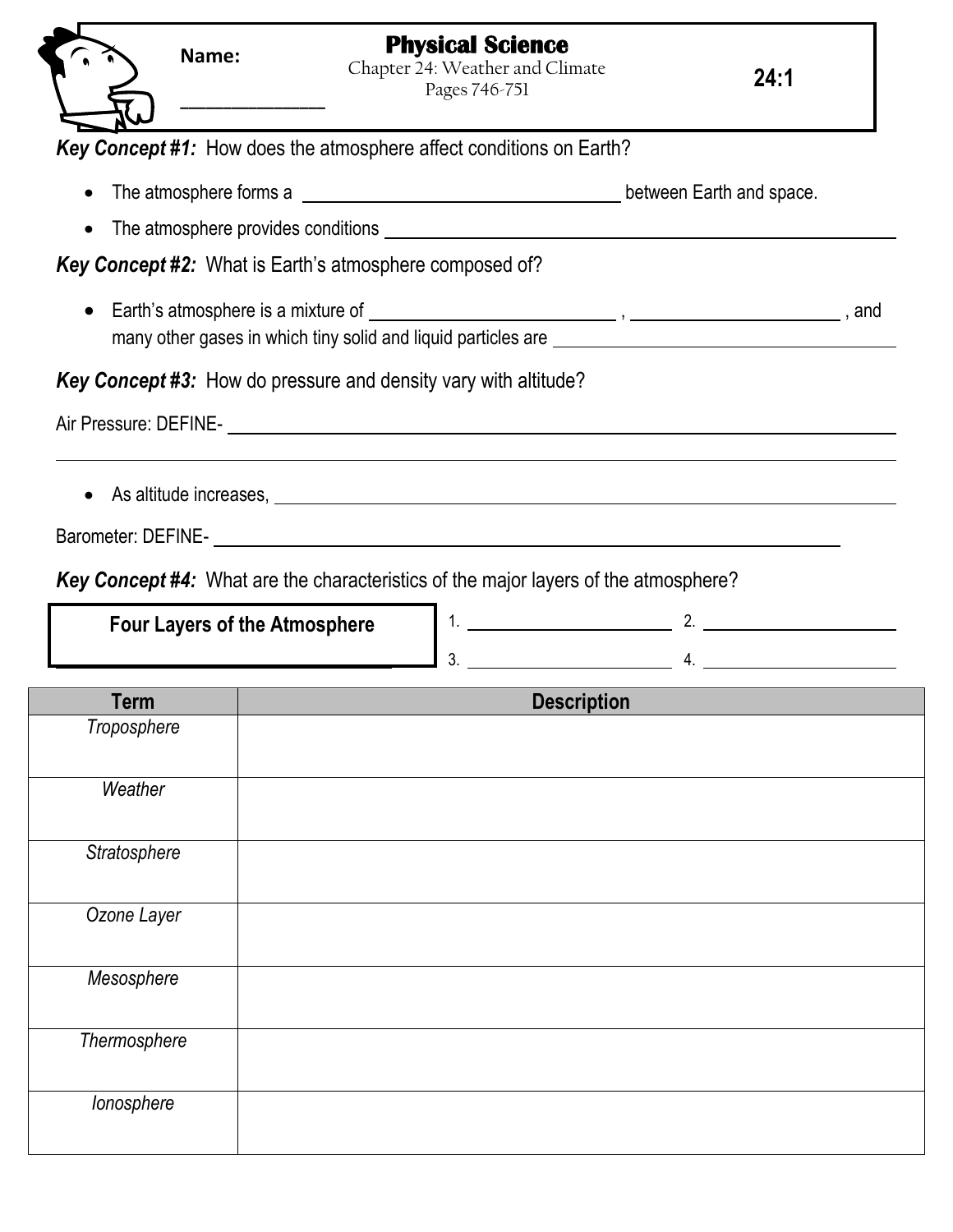

*Key Concept #1:* What happens to the energy Earth receives from the Sun?

|                                                                          | • Some solar energy that reaches Earth's atmosphere is _________________________________, some is |                                                                                                      |
|--------------------------------------------------------------------------|---------------------------------------------------------------------------------------------------|------------------------------------------------------------------------------------------------------|
|                                                                          |                                                                                                   |                                                                                                      |
|                                                                          |                                                                                                   |                                                                                                      |
| <b>Key Concept #2:</b> How is energy transferred within the troposphere? |                                                                                                   |                                                                                                      |
| <b>Energy Transfer within the</b><br><b>Troposphere</b>                  |                                                                                                   |                                                                                                      |
| Key Concept #3: What causes winds?                                       |                                                                                                   |                                                                                                      |
|                                                                          |                                                                                                   |                                                                                                      |
|                                                                          |                                                                                                   |                                                                                                      |
|                                                                          |                                                                                                   |                                                                                                      |
|                                                                          |                                                                                                   |                                                                                                      |
|                                                                          | ,我们也不会有什么。""我们的人,我们也不会有什么?""我们的人,我们也不会有什么?""我们的人,我们也不会有什么?""我们的人,我们也不会有什么?""我们的人                  |                                                                                                      |
|                                                                          |                                                                                                   | The breezes that occur where land meets a large body of water are examples of ______________________ |
|                                                                          |                                                                                                   |                                                                                                      |
|                                                                          | Seabreeze: DEFINE-<br><u>Seabreeze: DEFINE-</u>                                                   |                                                                                                      |
|                                                                          |                                                                                                   |                                                                                                      |

Land Breeze: DEFINE-

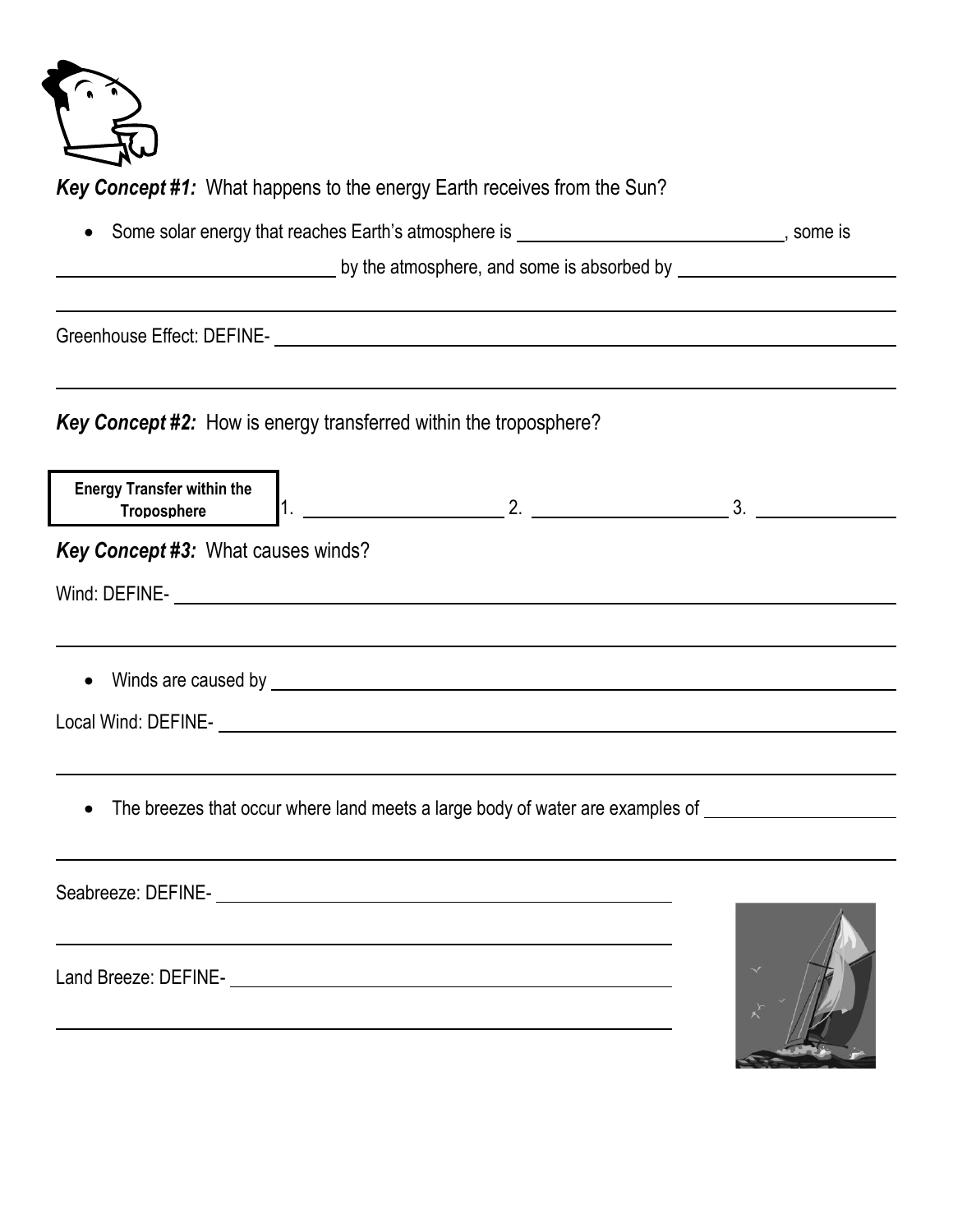| <b>Physical Science</b> |  |
|-------------------------|--|
|-------------------------|--|

Chapter 24: Weather and Climate Section 4- Water in the Atmosphere Pages 760-764

**24:4**

*Key Concept #1:* What are some ways in which water condenses in the atmosphere?

Humidity: DEFINE-

Relative Humidity: DEFINE-

Dew Point: DEFINE-

• Water vapor typically condenses as  $\overline{\phantom{a} \phantom{a}}$  ,  $\overline{\phantom{a} \phantom{a}}$  ,  $\overline{\phantom{a} \phantom{a}}$  ,  $\overline{\phantom{a} \phantom{a}}$  ,  $\overline{\phantom{a} \phantom{a}}$ 

|   | ۰, |  |
|---|----|--|
| Ξ |    |  |
|   |    |  |
|   |    |  |

## *Key Concept #2:* How do clouds form?

Cloud: DEFINE-

• Clouds form as warm, moist air rises and water vapor **construct and interest and the Clouds** form as warm, moist air rises and water vapor

## *Key Concept #3:* What are the major forms of precipitation?

Precipitation: DEFINE - **Example 2018** 

The most common types of precipitation are  $\sqrt{2}$ ,

, and  $\alpha$ , and  $\alpha$ 

, ,

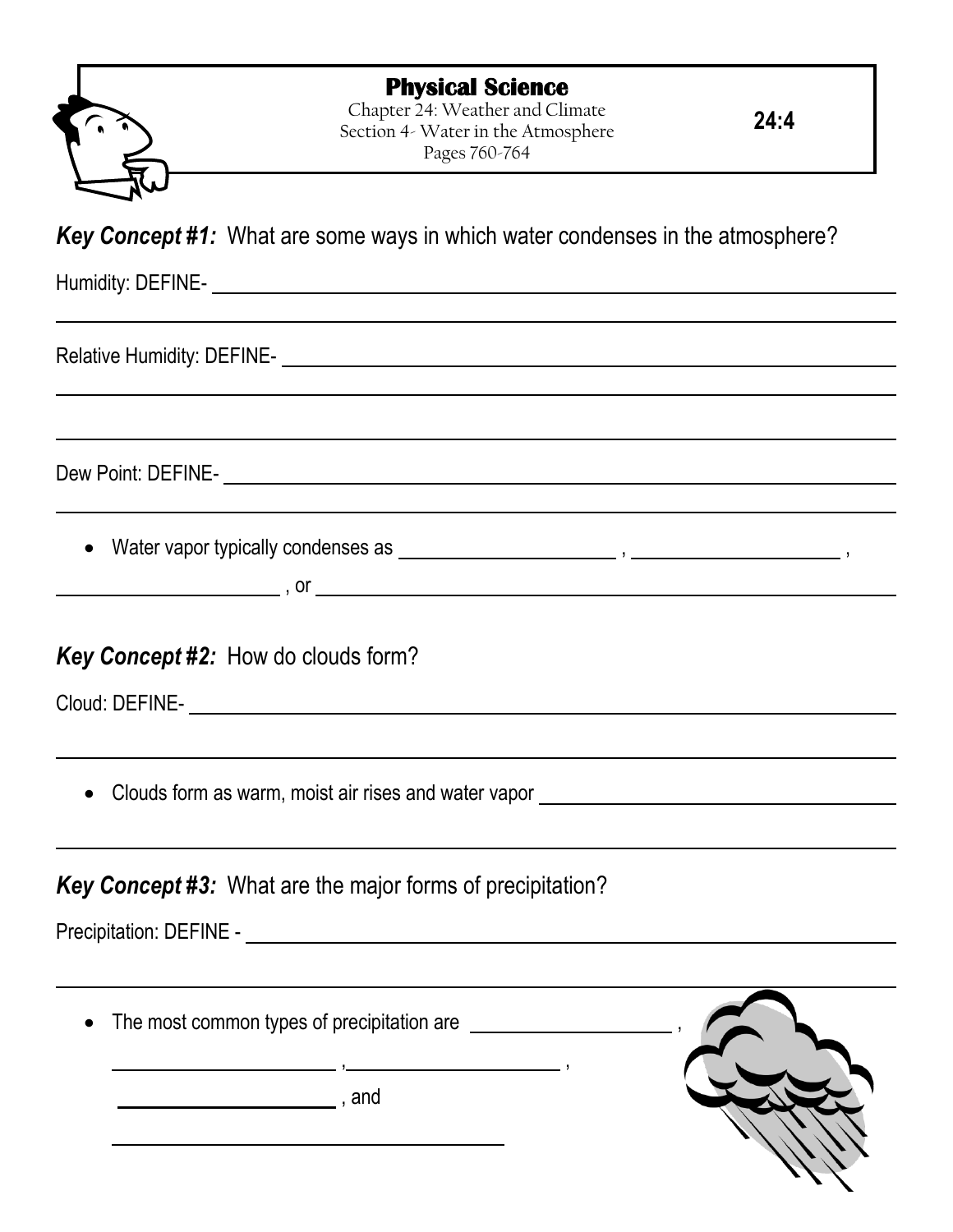

**24:5**

*Key Concept #1:* How do air masses form?

Air Mass: DEFINE-

• An air mass forms when a large body of air becomes **contract and all any contract of a** over a region of Earth's surface or as air moves over a large, uniform region like an substance that the surface or as

*Key Concept #2:* What are four types of fronts?

Front: DEFINE-

| <b>Fronts</b> | <b>Description</b> |
|---------------|--------------------|
|               |                    |
|               |                    |
|               |                    |
|               |                    |

*Key Concept #3:* What types of weather are associated with cyclones and anticyclones?

Cyclone: DEFINE-

• Cyclones are associated with  $\frac{1}{1}$   $\frac{1}{1}$   $\frac{1}{1}$   $\frac{1}{1}$   $\frac{1}{1}$   $\frac{1}{1}$   $\frac{1}{1}$   $\frac{1}{1}$   $\frac{1}{1}$   $\frac{1}{1}$   $\frac{1}{1}$   $\frac{1}{1}$   $\frac{1}{1}$   $\frac{1}{1}$   $\frac{1}{1}$   $\frac{1}{1}$   $\frac{1}{1}$   $\frac{1}{1}$   $\frac{1}{1}$ 

Anticyclone: DEFINE-

The weather associated with an anticyclone includes ,

, and

*Key Concept #4:* How do thunderstorms and tornadoes form?

- Thunderstorms form when
	- A tornado forms when

| Term      | <b>Description</b> |
|-----------|--------------------|
| Lightning |                    |
| Thunder   |                    |
| Tornado   |                    |
| Hurricane |                    |